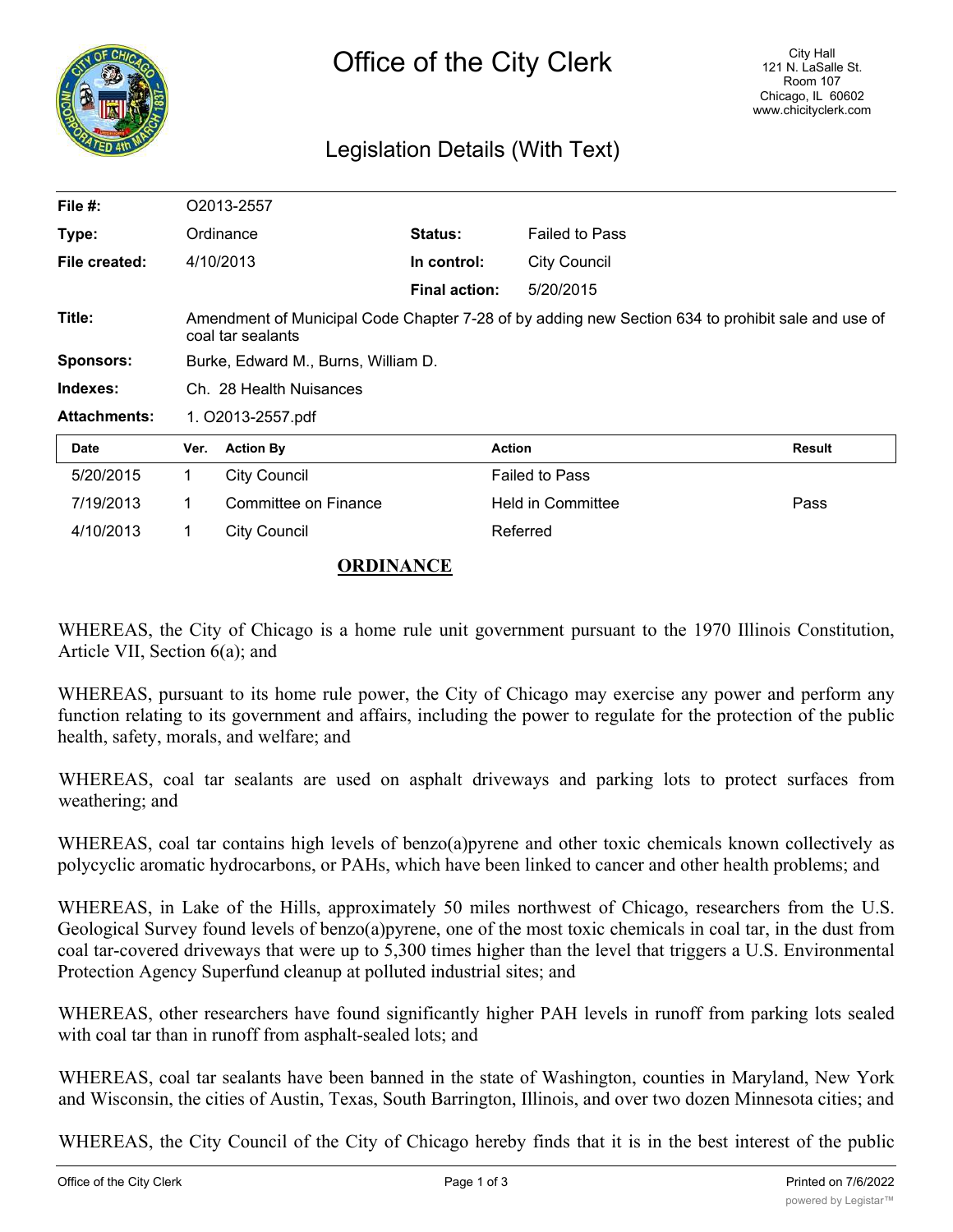health, safety and welfare to prohibit the sale and use of sealants containing coal tar; NOW THEREFORE

## **BE IT ORDAINED BY THE CITY COUNCIL OF THE CITY OF CHICAGO:**

SECTION 1. The above recitals are expressly incorporated herein and made part hereof as though fully set forth herein.

SECTION 2. Chapter 7-28 of the Municipal Code of Chicago is hereby amended by inserting a new section 7- 28-634 as follows:

## **Coal tar sealants - Prohibition on sale and use.**

a) As used in this section, the term "coal tar sealer" shall mean a sealer material containing coal tar for use on an asphalt or concrete surface, including a playground, driveway, or parking area.

b) It shall be unlawful for any person to sell, offer or expose for sale, give or furnish any coal tar sealer within the City of Chicago.

c) It shall be unlawful for any person to apply any coal tar sealer to any playground, driveway, parking lot, or other surface within the City of Chicago.

d) It shall be unlawful for any person to contract for the application of any coal tar sealer to any playground, driveway, parking lot or other surface within the City of Chicago.

e) It shall be unlawful for any person to direct any employee, independent contractor, volunteer, or other person to apply any coal tar sealer to any playground, driveway, parking lot, or other surface within the City of Chicago.

f) Any person violating this section shall be fined not less than \$ 100.00 nor more than \$300.00 for the first offense, and not less than \$300.00 nor more than \$500.00 for the second and each subsequent offense. Each day that a violation continues shall constitute a separate and distinct offense.

SECTION 3. This ordinance shall be in full force and effect 30 days after its passage and publication.

William Burns, Alderman, 4 Ward